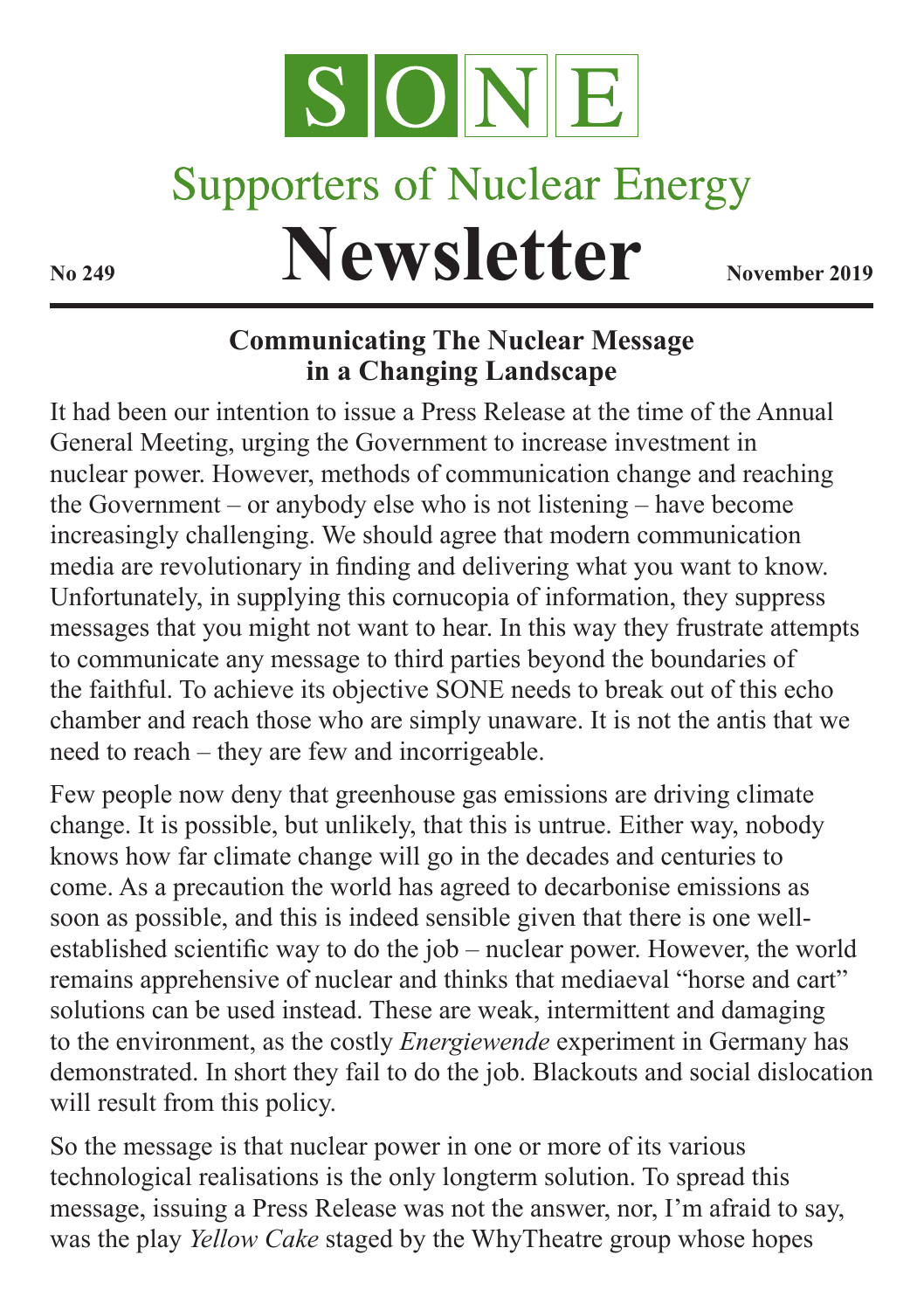I promoted in News Letter 247. After the initial showing at UCL on 19 October there was discussion between the playwrights and the audience who were largely sympathetic. The upshot will be a serious rethink, I expect. The message was more successfully delivered to a small conference at the Sheffield University School of Management on the sustainability of energy supplies, called "Energy Security and Renewables", the IAEA conference in Vienna (see AGM Minutes) and the Westminster Energy Environment and Transport Forum on 15th October. In each case useful new contacts outside the immediate circle were established. Then on 20 October a call was received to take part in a worldwide "Nuclear Pride" demonstration 'online sitin'! Instead, I opted to contribute to an 11-hour online worldwide sit-in on that day (my talk begins about 10 mins in) [https://www.facebook.com/generationatomic/videos/2610672998990093/](https://www.facebook.com/generationatomic/videos/2610672998990093/UzpfSTUxOTk1MTg1NTpWSzoyNDI2MjQ1MzQ3NDg5Njky/?multi_permalinks=2426245347489692¬if_id=1571570081416945¬if_t=group_activity) [UzpfSTUxOTk1MTg1NTpWSzoyNDI2MjQ1MzQ3NDg5Njky/](https://www.facebook.com/generationatomic/videos/2610672998990093/UzpfSTUxOTk1MTg1NTpWSzoyNDI2MjQ1MzQ3NDg5Njky/?multi_permalinks=2426245347489692¬if_id=1571570081416945¬if_t=group_activity) It was refreshing to see the contributors' youthful enthusiasm for nuclear energy, especially in places that are officially still anti-nuclear, like Australia and Denmark. These people are not about to give in to anti-nuclear propaganda but they welcome further knowledge. Another broadening exercise is to listen to some of the 212 interviews on this website [https://podcasts.apple.com/us/](https://podcasts.apple.com/us/podcast/titans-nuclear-interviewing-world-experts-on-nuclear/id1331598443) [podcast/titans-nuclear-interviewing-world-experts-on-nuclear/id1331598443](https://podcasts.apple.com/us/podcast/titans-nuclear-interviewing-world-experts-on-nuclear/id1331598443) There are many Americans there but lots of familiar UK names too.

**24 October: Late news** from Brussels of a ruling accepting the legality of payments for the UK capacity market. This market involves commitments by electricity generators to provide extra power whenever needed. This standby service ensures the lights stay on when demand is high and/or renewable sources including wind and solar are unable to provide the power required. Generators that have won contracts under this capacity market scheme include coal, gas and nuclear plants.

> Wade Allison, Honorary Secretary Oxford, 24 October 2019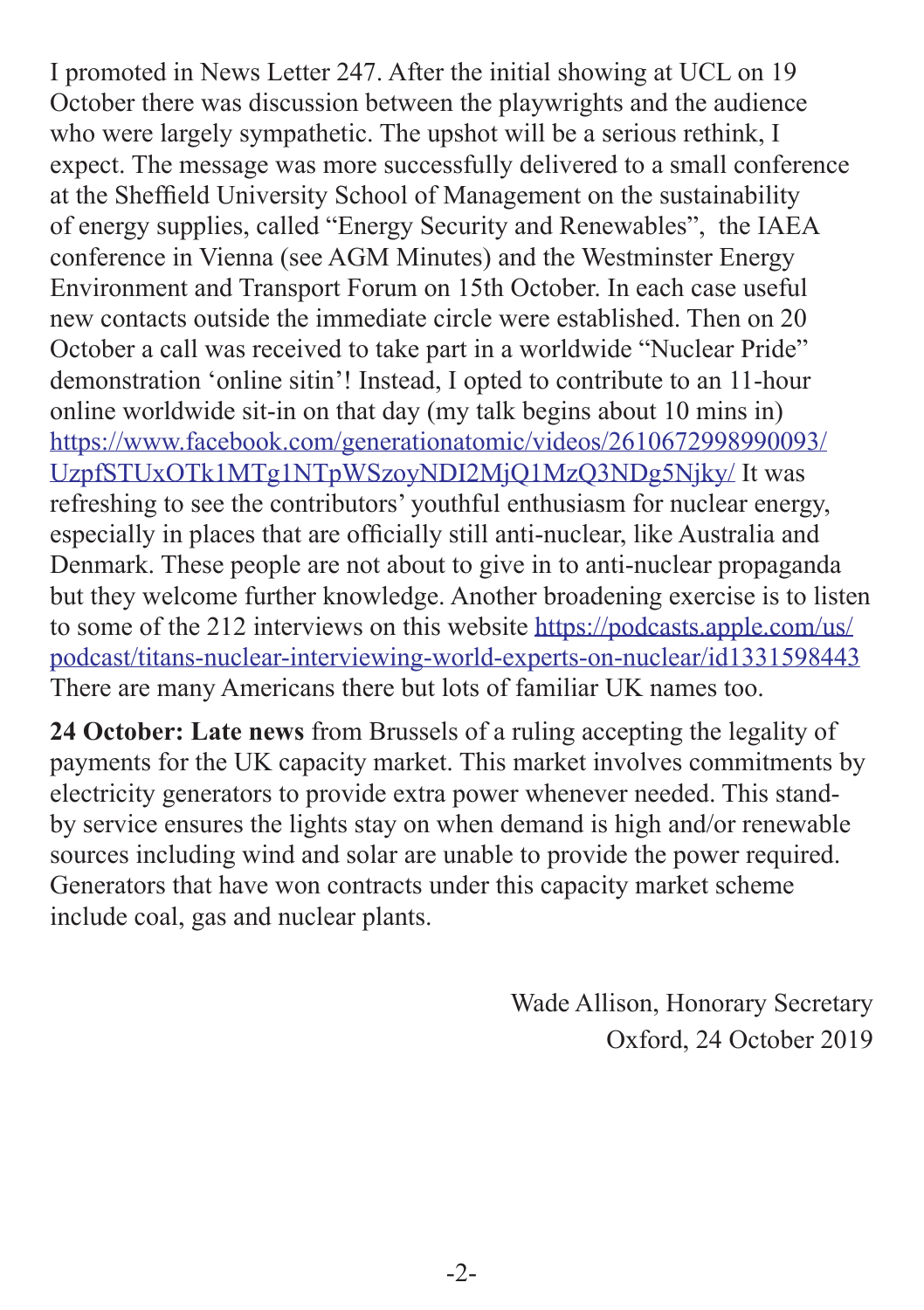## **MINUTES OF SONE ANNUAL GENERAL MEETING 2019**

## SUPPORTERS OF NUCLEAR ENERGY

Held at the Institute of Civil Engineers, One Great George Street, London SW1P 3AA on Monday October 21, 2019 at 2 pm

Present: Neville Chamberlain, Wade Allison, Ian McFarlane, John Assheton, Jack Simmons, Stephen Redburn, Ken Durrands, Jack Lambert, Charlotte Assheton, Andrew Harris, Angus Ross, Christopher Cockcroft, Clive Elsworth, Ian Scott (speaker, by invitation)

- **1. Apologies** for absence were received from Sir Christopher Audland, Damon de Laszlo, John Edmonds, Sir Bernard Ingham, George Nissen. Douglas McDevitte, Lord Vinson of Roddam Dene, John Haddon, Terry Wynn, Robin Smith, Barrie Yates, Bill Williamson, Lord Hunt of Wirral, Derek Shaw, Ian Currie, John Hook, Michael Payton, Mrs Marie Zabell, Sir Robert Malpas, Paul Spare
- **2. Minutes** of the previous meeting held on October 22, 2018 (and circulated with the agenda) were accepted with a correction: it should be recorded that Terry Wynn had given his apologies.
- **3.** There were no **Matters Arising**
- **4.** Neville Chamberlain was elected **Chairman of SONE** and a Director (nem con)
- **5.** Wade Allison was re-elected **Honorary Secretary** and a Director, and Ian McFarlane was re-elected **Honorary Treasurer** and a Director.
- **6.** The following were re-elected to the **Committee** for the year 2019/20: Neville Chamberlain, Wade Allison, Ian McFarlane, John Assheton, Adrian Bull, Gerald Clark, Damon de Laszlo, Jack Simmons, Robin Smith, Paul Spare, Bill Wilkinson and Anton van der Merwe.
- **7.** The Directors' **Report and Accounts** for 2018/9 had been circulated to all members with the Agenda and were discussed.

- The Treasurer thanked Robert Maclachlan for his help in preparing the new shorter form of the Accounts following his suggestion at the 2018 AGM. This had provided an important cost saving.

- Robert Maclachlan suggested that SONE should make further significant